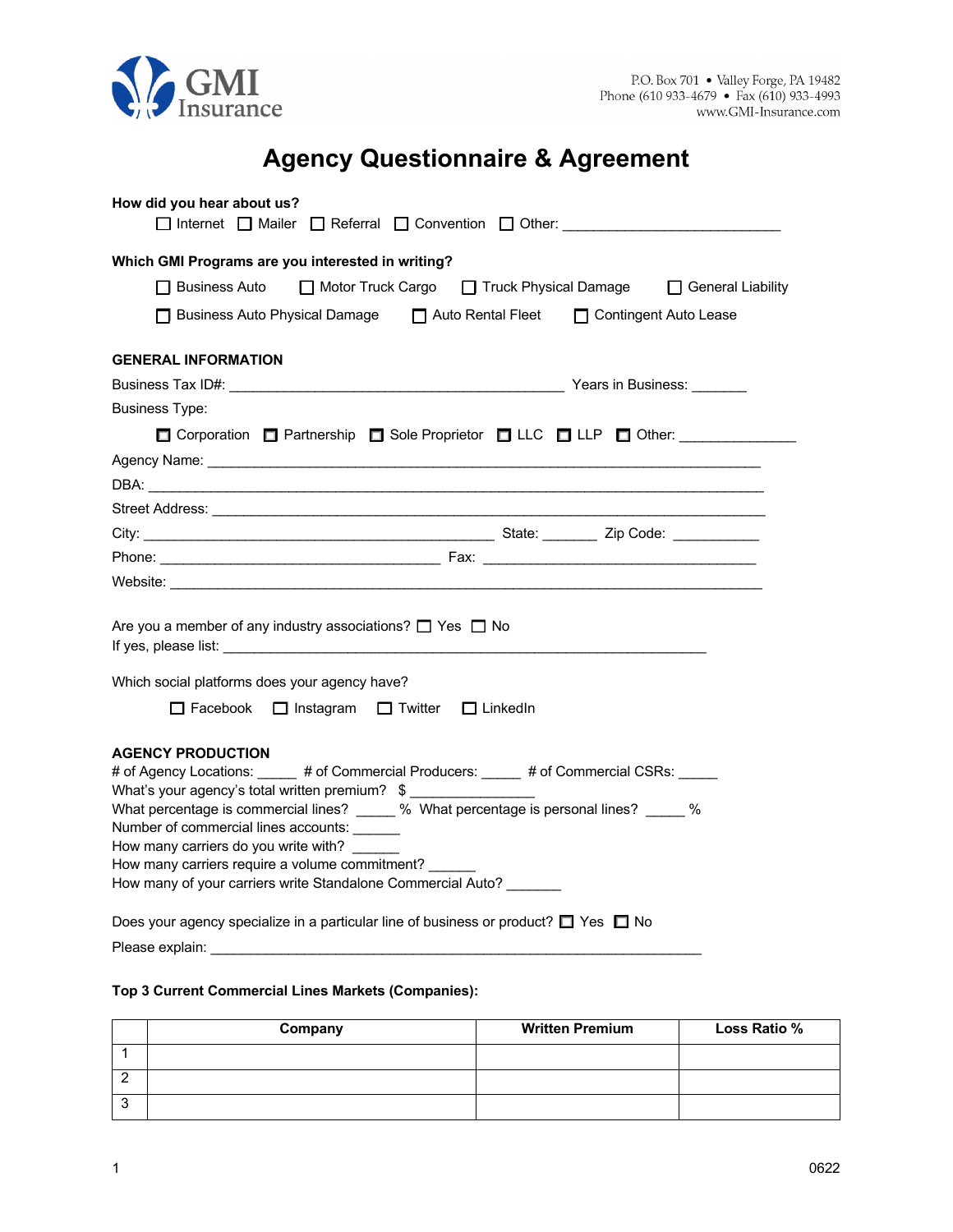

Does your agency currently have premium placed with GMI through another agency, broker or aggregator?

 $\Box$  Yes  $\Box$  No If yes, what's the total premium with them?  $\$\_\_\_\_\_\_\_\_\_\_$ 

## **LICENSING AND E&O INFORMATION** \*

| Resident License State:                       | Resident License Number:     |  |
|-----------------------------------------------|------------------------------|--|
| Non-Resident License State:                   | Non-Resident License Number: |  |
| Non-Resident License State:                   | Non-Resident License Number: |  |
| Who do we contact for updated license copies? |                              |  |

*\* Please attach copies of all licenses for which you to plan to write business*

#### **E&O COVERAGE**

| Carrier:                                        | Policv#:    | <b>Expiration Date:</b> |  |
|-------------------------------------------------|-------------|-------------------------|--|
| Limits:                                         | Deductible: |                         |  |
| Who do we contact for updated E&O verification? |             |                         |  |

## **Do you have Cyber Liability Coverage?**  $\Box$  Yes  $\Box$  No If yes, please provide copy of Dec Page

# **AGENCY PERSONNEL**

#### **PRINCIPAL**:

| <b>MARKETING MANAGER:</b>                                                                                                                                                                                                     |  |
|-------------------------------------------------------------------------------------------------------------------------------------------------------------------------------------------------------------------------------|--|
|                                                                                                                                                                                                                               |  |
|                                                                                                                                                                                                                               |  |
| <b>COMMERCIAL LINES MANAGER:</b>                                                                                                                                                                                              |  |
|                                                                                                                                                                                                                               |  |
|                                                                                                                                                                                                                               |  |
| <b>ACCOUNTING/BILLING:</b>                                                                                                                                                                                                    |  |
| Name: Name: Name: Name: Name: Name: Name: Name: Name: Name: Name: Name: Name: Name: Name: Name: Name: Name: Name: Name: Name: Name: Name: Name: Name: Name: Name: Name: Name: Name: Name: Name: Name: Name: Name: Name: Name: |  |
|                                                                                                                                                                                                                               |  |

*Note: Please attach an office directory, complete with titles, email addresses and phone extensions for your commercial lines staff.*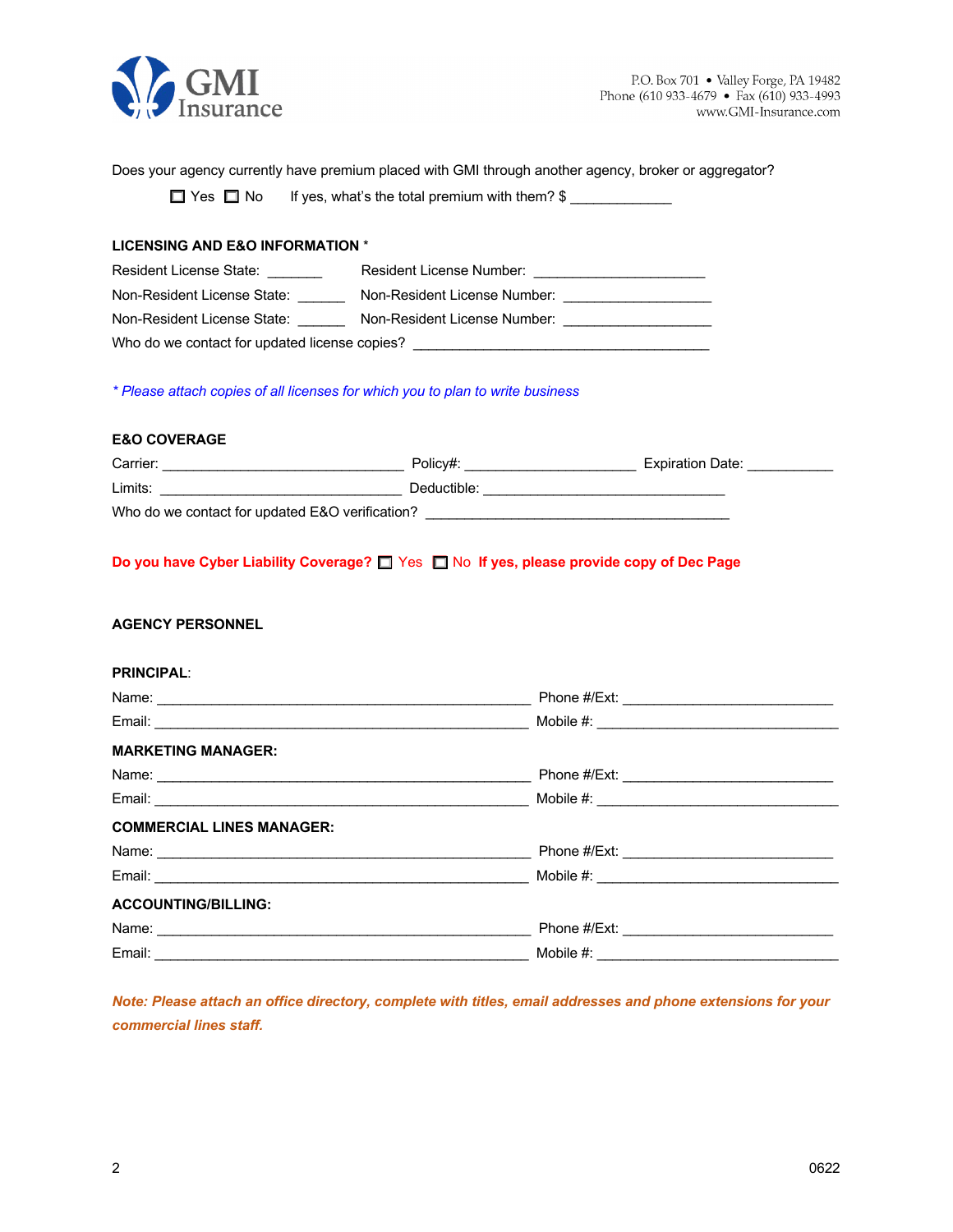

**Agreement Number** ( )

*GMI USE ONLY*

| <b>AGREEMENT</b> entered into this                                                                    | dav of | . 20 | by and between GMI                |
|-------------------------------------------------------------------------------------------------------|--------|------|-----------------------------------|
| Insurance Services (hereinafter, GMI), located at 99 Starr Street, Phoenixville, PA 19460 and Company |        |      |                                   |
|                                                                                                       |        |      | (hereinafter, Broker), located at |
|                                                                                                       |        |      |                                   |

**WHEREAS**, Broker wishes to place business through GMI for acceptance by admitted carriers in connection with programs administrated by GMI, in accordance with applicable laws and regulations; and

**WHEREAS**, GMI is willing to offer its facilities to brokers for placement of such insurance, all the forgoing in accordance with the laws and regulations pertaining thereto.

**NOW, THEREFORE**, in consideration of the mutual covenants and agreements hereinafter expressed, the parties hereto, intending to be legally bound, agrees as follows:

1. Broker warrants that it holds a Broker's license issued by the State of its domicile and all other licenses required to do business hereunder and intends to place business through GMI for acceptance by admitted carriers in compliance with the laws and regulations pertaining thereto regarding placement of business with admitted carriers.

Broker further warrants that any business which it shall submit to GMI involving persons or property situated in a state other than that of its domicile will, if accepted, be effected in accordance with the insurance laws and/or similar applicable laws of that State and Broker will indemnify GMI for any liability or loss arising as a result of GMI accepting any application submitted by Broker.

Broker shall be entitled to collect a commission on such business at a rate which shall be mutually agreed to between the parties at the time of placement of the business.

Broker shall not have authority to appoint other agents or sub-agents for purposes of this agreement and shall not do so, Broker shall have no authority to make and shall not make any agency appointments on behalf of GMI, nor shall Broker make any agreements rendering or purporting to make GMI liable for the payments and/or repayment of expenses, commissions, or any other sums.

If Broker is placing business with GMI that has been directed to it by another legally established insurance producer, Broker accepts full responsibility for that submission as if it were the originator of such placement.

2. It is further agreed by and between the parties that payment of premiums shall be made by broker to GMI not later than 10 days after the effective date of the coverage, unless otherwise agreed to in writing. Failure to pay premiums as scheduled may result in cancellation of the subject policy. All premiums collected from the insured's which are to be paid to GMI shall be held by Broker in a fiduciary capacity in accordance with applicable law and should not be commingled with Broker's other funds.

Any payments to Broker under this Agreement shall be paid only to the extent permissible under applicable laws, rules and regulations. Broker shall have no right to such payment and GMI shall have no duty to make such payments in excess of those legally permissible.

GMI may, at its option, offset Broker's proportional share of any return premiums from any payments due Broker under this agreement.

3. Broker hereby guarantees the payment of all premiums due GMI on insurance bound or written hereunder, whether or not they are collected by Broker and whether or not they are financed.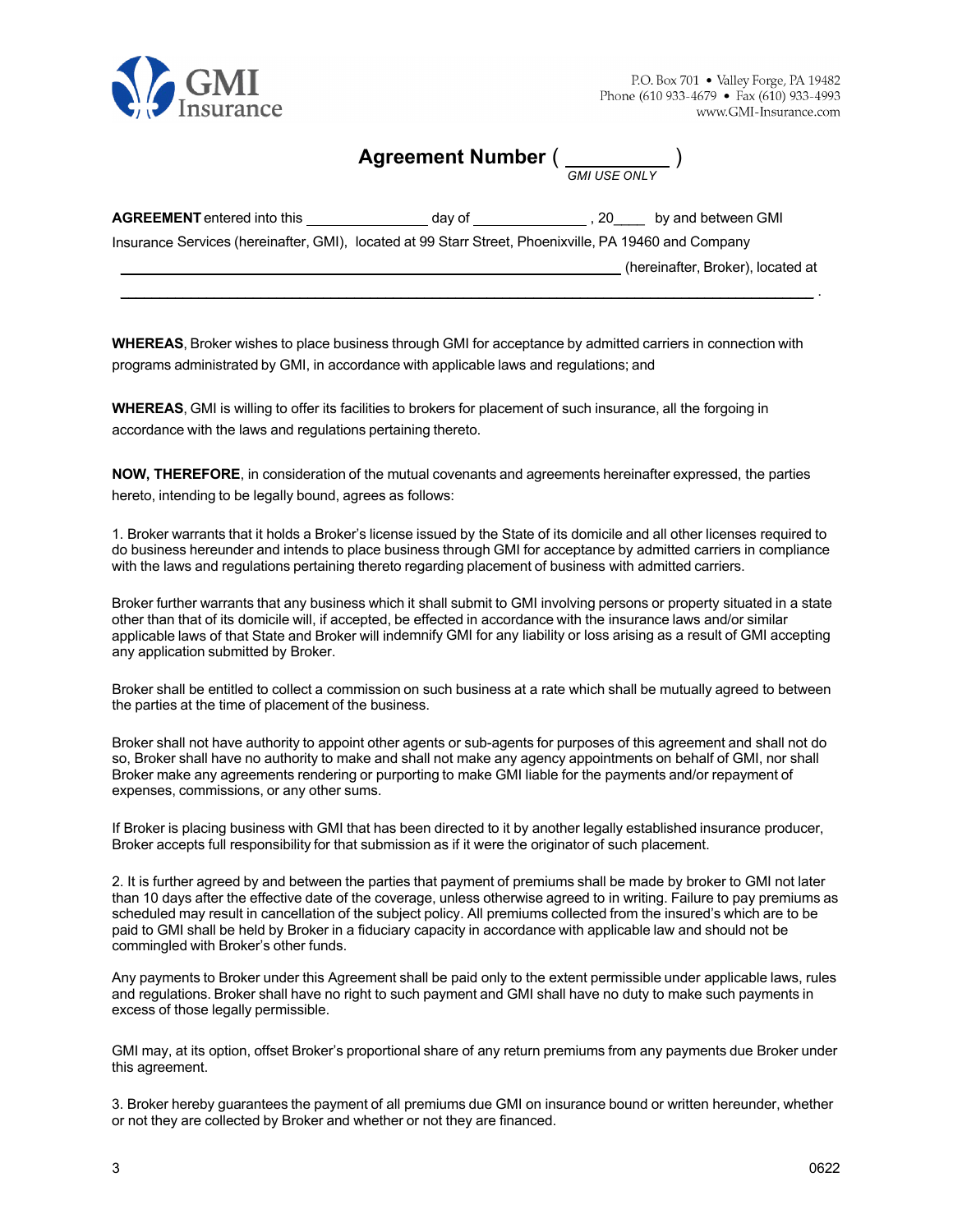

4. Any credit extended to the insured or others shall be at the sole risk of the Broker and Broker guarantees that premium shall be paid to GMI by Broker when due.

5. Broker agrees to report immediately to GMI, or the designated claims administrator, any fact, occurrence or incident that may result in a loss or claim, together with full details thereof. Broker shall forward all documents and cooperate fully with GMI, or the designate claims administrator, in the investigation and adjustment of any claim, if requested.

6. Broker agrees to keep complete records and accounts of all transactions and to permit GMI to inspect all records pertaining to business transacted under this Agreement.

7. Broker agrees to maintain Error and Omissions coverage for itself and those for whom it is responsible, in the amount not less then \$1,000,000 throughout the term of this agreement with an insurer with a rating of A- or greater and shall provide GMI appropriate evidence of such insurance upon execution of this Agreement.

8. Broker shall not advertise in any way the name of GMI nor shall broker advertise in any way the name of any company or underwriter represented by GMI without the prior written consent of GMI.

9. Each Party shall defend and indemnify the other against liability arising out of or in connection with this Agreement, including cost of defense and settlements, imposed on the party being so defended and indemnified for damages sustained and caused by negligent acts or omissions or willful misconduct of the other party, provided the party being so defended and indemnified has not caused or contributed to such liability by his own negligent acts or omissions or willful misconduct. The party being so defended and indemnified agrees, as a condition to such indemnification, to notify the other party of any claim or suit against him and, subject to the prior written consent of the party being so defended and indemnified, to allow the indemnifying and defending party to make such investigation, settlement or defense thereof as the indemnifying and defending party deems prudent.

Notwithstanding any provisions herein to the contrary, GMI, at its option, may affect the recovery of damages under this section 9 by offsetting such amounts against payments of amounts otherwise owing by it to Broker hereunder. Election of this remedy shall not be construed as exclusive, and shall not bar GMI from seeking any and all other remedies available at law or equity.

10. It is understood that Broker is an independent contractor and this Agreement does not permit Broker to bind GMI or any company or underwriter represented by GMI. Broker is not hereby the agent of GMI or any company or underwriter represented by GMI.

11. In the event of termination of this agreement, so long as the broker has promptly accounted for and paid all premium for which it may be liable, the broker's records, and use and control of the expirations shall remain the property of the Broker and be left in its undisputed possession: otherwise, use of the records and control of the expirations shall be vested exclusively in GMI.

12. This agreement shall become effective when accepted by GMI and supersedes all previous agreements, whether written or oral. This agreement may be terminated by either party at any time upon giving of written notice of termination, but such termination shall not alter in any way the continued application of this Agreement to policies in effect as of the date of such termination and Broker shall complete the collections of premiums and continue to provide claims support and service on all policies in effect at termination.

13. This agreement constitutes the entire and exclusive understanding between the parties with respect to its subject matter and is to be construed in accordance with and governed by the Commonwealth of Pennsylvania.

14. This agreement may not be assigned by broker without the written consent of GMI.

15. This Agreement shall be binding upon and adhere to the benefit of the parties hereto, their respective heir, successors and assignees.

16. No failure of either party to insist on strict compliance with this Agreement or to exercise any right under it shall be a waiver of such right.